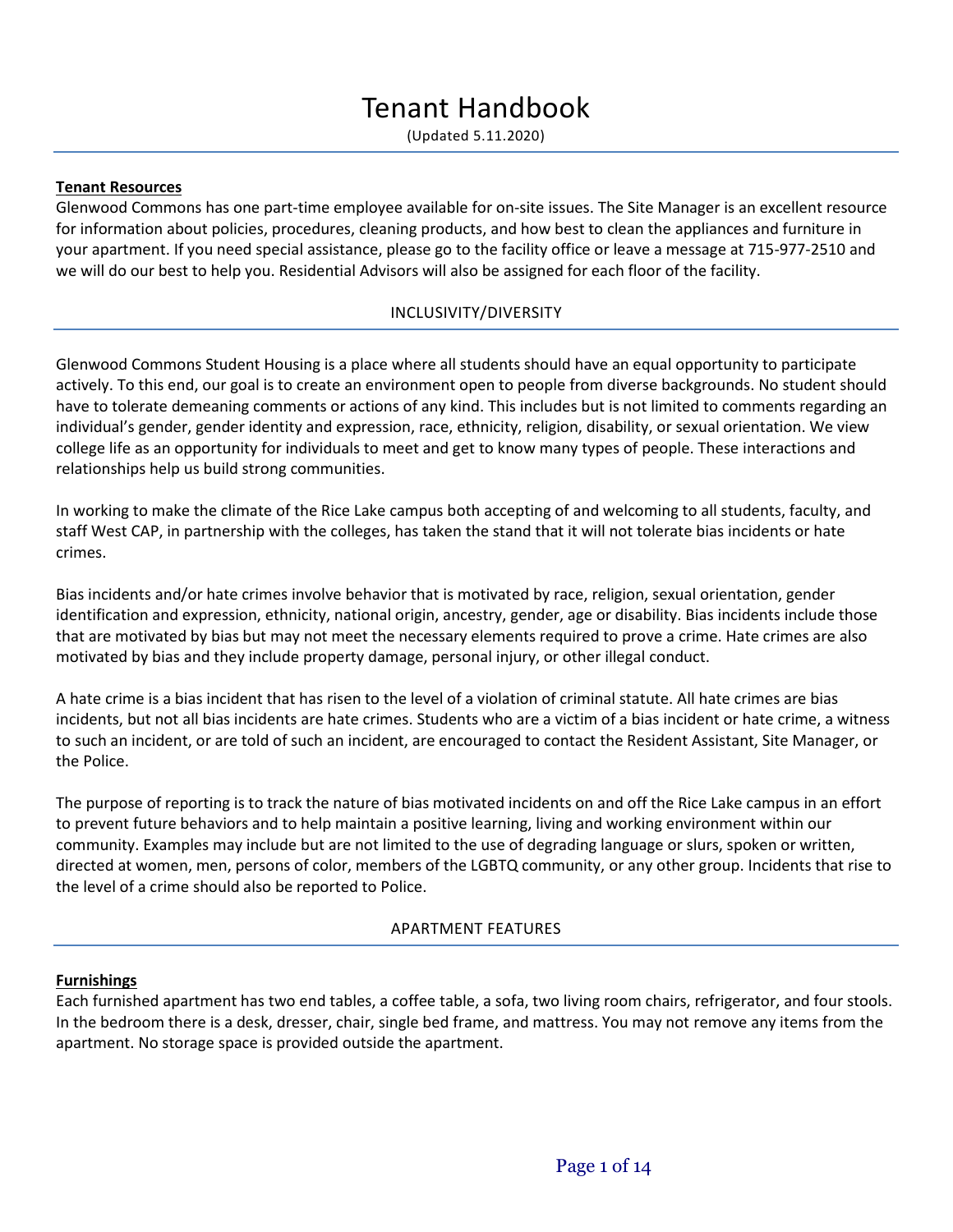## **Cable Service**

Each bedroom and common area has cable connection availability. Glenwood Commons accepts no responsibility for service outages or issues that may arise between you and the service provider. Cable service is provided at no additional charge.

## **Apartment Thermostat**

Glenwood Commons is equipped with a geothermal heat pump system. We use this system to heat the building and are very proud of helping to reduce the impact we have on non-renewable energy sources. Most apartments have thermostats. The operation is simply to set your desired temperature and let our mechanical system do the rest. Please understand that turning the thermostat up and down as the weather changes will not yield immediate results due to the nature of the system.

## BUILDING FACILITIES & SERVICES

## **Laundry Room**

The laundry facilities are located on the second and third floor of the building. The machines require payment. Please be courteous of other people and be sure to remove your clothes from the machines as soon as the wash/dry cycle is complete.

### **Study Areas**

The study areas seat eight people. There is a study room located on the 2nd and 3rd floor. Please use these areas as needed and clean up after each use. The furniture located in the study areas must remain in those rooms at all times.

### **Pop & Snack Machines**

Pop & snack machines are located on the property for your convenience. Abuse of machines by attempting to get free product or taking money is strictly prohibited. Tipping the machine to correct a machine malfunction is not only dangerous to your safety but strictly prohibited. Tenants caught damaging machines will be held responsible for any costs.

## **Mail & Package Deliveries**

Mail is sorted & delivered on a daily basis (excluding Sundays & observed holidays) and will be ready for pick up in the afternoon hours. Please ask anyone sending you mail to complete your address as follows:

> Your Name Glenwood Commons [apartment & room #] 320 W South Street Rice Lake, WI 54868

Staff is not authorized to open mailboxes for you. If you have lost your key, please contact the Site Manager to order a replacement. There is a charge to replace lost keys. Please agree on a place in your suite to keep the mailbox key to allow all roommates access to the mailbox.

## **Common Area Furniture**

Chairs, tables, and furniture provided for facility use must stay in the common areas of the facility at all times. They are not to be brought into bedrooms or living spaces under any circumstances.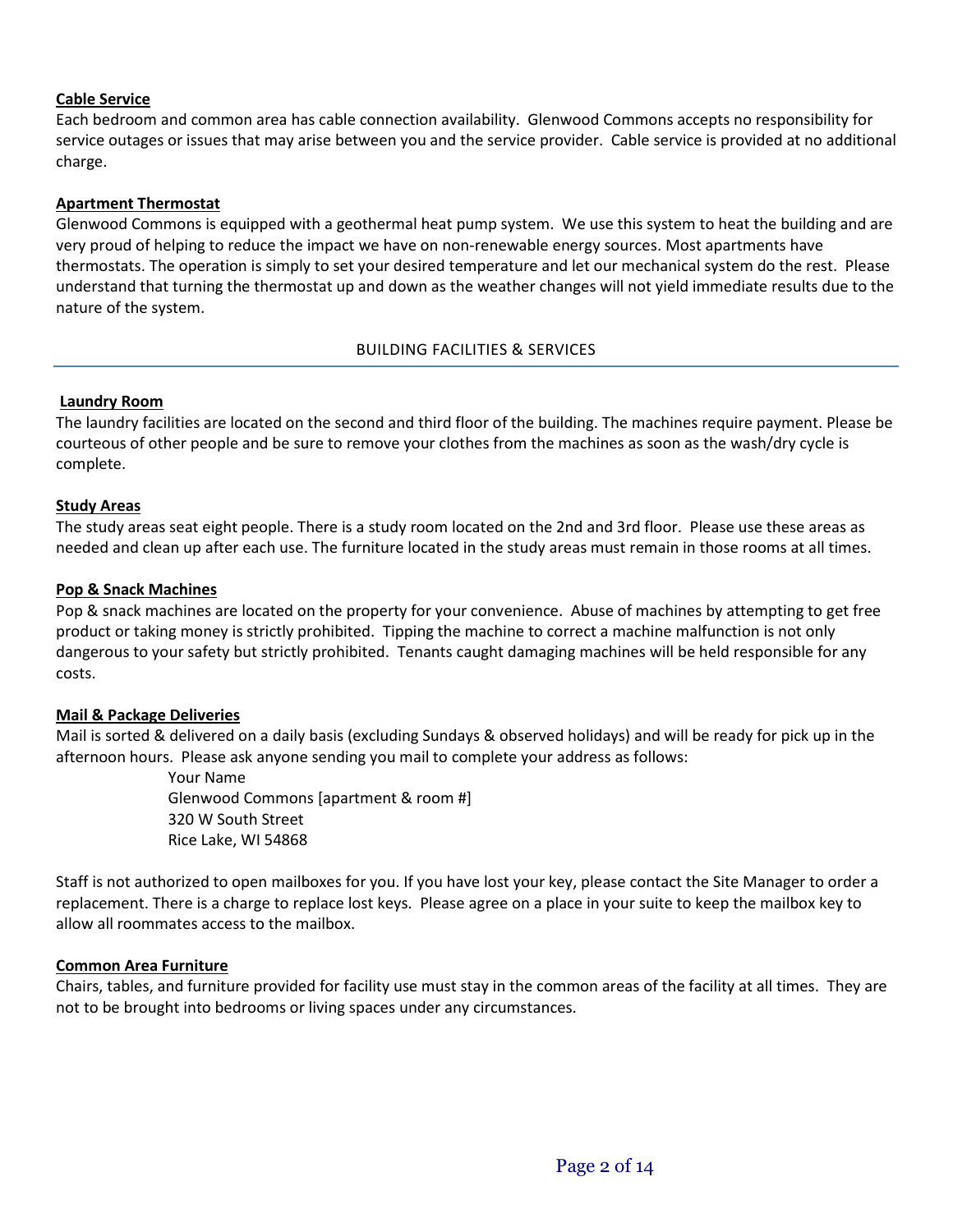## **Vandalism**

Vandalism is not a joke, funny, or cute. This causes damage to the building you live in, reflects poorly on all other people living in your building, and increases costs. **Persons caught damaging or vandalizing the building interior/exterior will be prosecuted to the fullest extent of the law.**

### **Door Codes**

Building and apartment entry codes are not to be given to anyone. The code is meant for your protection by preventing access to the building by unwanted persons. **If a visitor or other building resident enters a code belonging to a resident, both the resident of the room and resident entering the room will be charged a \$100.00 code change fee for each occurrence/person caught entering the building with a door code. Visitors will be prosecuted with trespassing.**

### **Security Cameras and Other Safety Equipment**

A security camera system is in place to monitor the building 24 hours per day. This will help law enforcement, school officials, and management maintain a safe living environment as well as provide evidence to authorities in case of illegal activities. Any tampering with security, safety, and fire equipment will be punished to the extent allowable by law.

## **Elevator**

The elevator in the building is provided for your convenience. Trying to overload the elevator with furniture, people or any other items is not only prohibited but can cause damage to the elevator or personal injury to yourself or others.

## RESIDENCE HOUSE RULES

#### **Courtesy Hours**

All residents are entitled to have a reasonable expectation to sleep, study, and otherwise peacefully enjoy their residence. If the activities or behavior of another resident is disturbing you, we strongly encourage you to take the initiative and discuss the problem directly with the resident first. If the problem continues, please ask for help from one of our employees. **Quiet hours are in effect from 10:00 p.m. to 8:00 a.m.** This means that loud music, loud voices or any other boisterous behavior will not be allowed during these hours. You must also respect other student's rights to peace and quiet other hours of the day.

#### **Cleanliness**

Cleanliness is an important part of everyday life. Apartments are subject to random inspection to ensure proper cleanliness. Please keep your space neat and clean at all times. This is not only to keep roommates and visitors happy but helps ward against pest infestation.

#### **Household Chores**

Household chores are part of everyday tasks. You should take some time with your roommates and decide on a schedule to clean on a regular basis. It is extremely important that bathrooms and kitchens in each apartment are cleaned at least once per week. Cleaning includes sweeping/mopping floors, cleaning the bathroom mirror, bathroom sink, bathroom countertop, toilet, shower, kitchen sink, dishes, oven, kitchen countertops, eating area, living room, sweeping and disinfecting. **Regular apartment cleaning is the responsibility of each resident.**

#### **Garbage/Trash & Recycling**

It is the responsibility of residents to empty their own garbage and recyclables. The complex has a dumpster and recycling area located in the southwest corner of the parking lot. No large items or electronics are allowed in the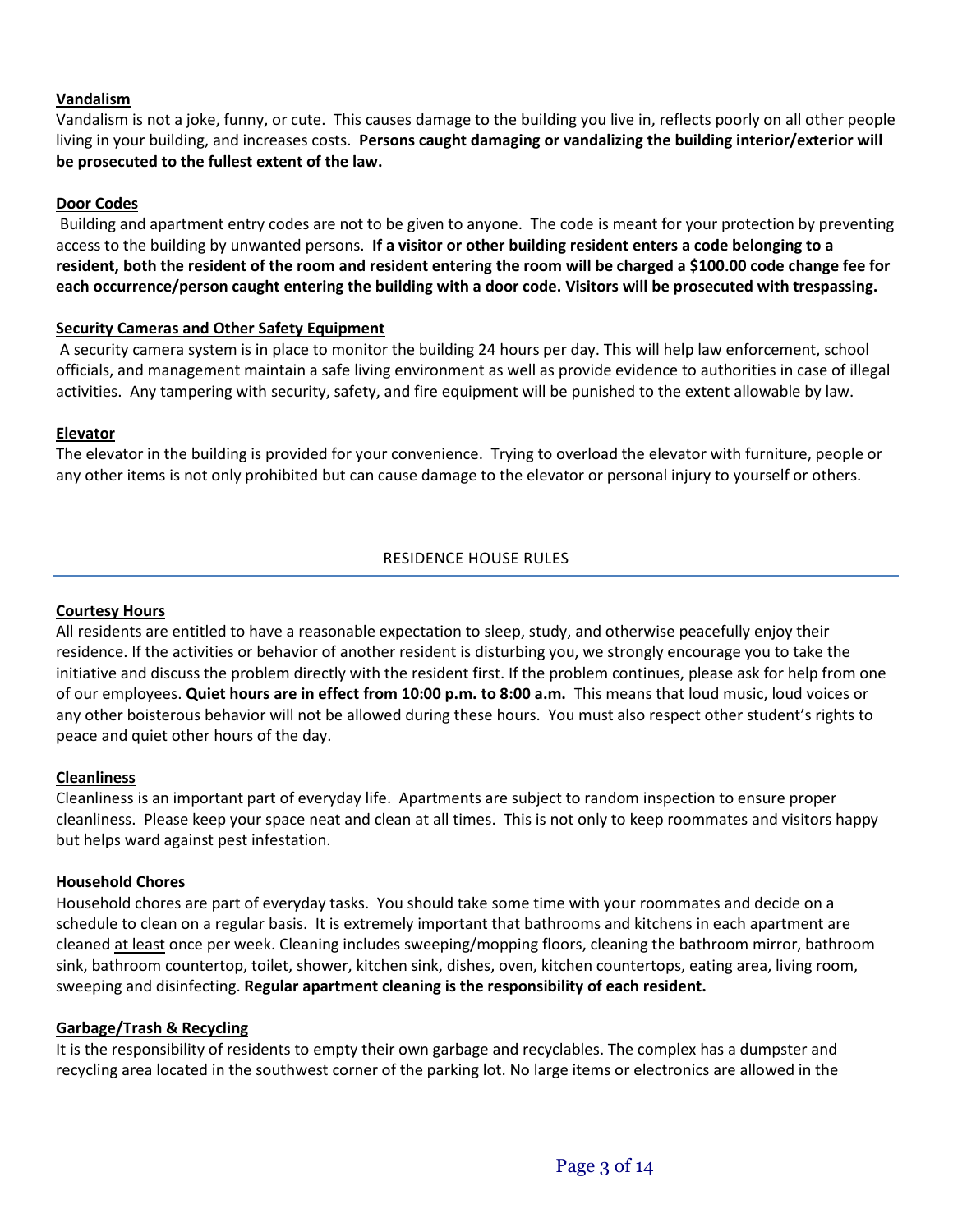dumpster. Please break down any boxes to allow room for other people to dispose of items. Trash is to be placed in tied plastic bags and disposed of in the receptacles provided. Tenants are required to adhere to all recycling requirements. Any penalties or costs to the Owner due to failure to observe established regulations will be charged to the responsible parties. Hazardous wastes such as batteries, oil, etc. cannot be legally disposed of in trash receptacles at the property and should be disposed of at the appropriate recycling centers.

## **Repairs and Maintenance**

Each apartment will be inspected at least quarterly for the purposes of preventative maintenance and to review compliance with terms of the Lease and House Rules. Owner reserves the right to do inspections more often if there is suspicion of a violation of House Rules occurring within that apartment. Requests for non-emergency repairs can be made online a[t http://westcaprentalproperties.org/maintenance-request/](http://westcaprentalproperties.org/maintenance-request/) or by calling 715-265-4271. Completed maintenance requests will be handled as soon a staff availability allows, or immediately in the case of an emergency.

## **Emergency Repair Requests**

An emergency repair is defined as a repair that requires immediate maintenance attention; repeated calls to emergency contacts for reasons other than the seven emergencies listed below will result in a \$50.00 per instance charge. Below is a list of emergency repairs:

- **No heat (between October and April)**
- **No electrical at all in the apartment**
- **No water or gushing water from a leak**
- **Roof leak**
- **Sewer back up**
- **Inoperable refrigerator**
- **Inoperable Stove (all four burners and Oven)**

During normal or after business hours emergency repair requests may be called in to our main office 715-265-4271.

## **Smoke Detectors and Fire Extinguishers**

Smoke detector alarms and fire extinguishers have been installed as required by law. Any removal or deactivating of the alarms or other equipment is illegal as well as dangerous. Tenants must notify Management immediately in the event of any malfunction. Any penalties to the Owner as a result of the tenant's actions or failure to act in this regard will be charged to the tenant.

## **In case of FIRE, NATURAL DISASTER, OR MEDICAL EMERGENCY, CALL THE FIRE OR POLICE DEPARTMENT - 911**

## **Building Security**

In order to make Glenwood Commons a safe and secure living environment, all doors are locked and require your personal entry code to access the apartment. **For your protection; DO NOT give your security code to anyone or cause the doors to remain open for any length of time.**

Safety and security are community responsibilities. Please contact us if you become aware of any matter that might compromise building or tenant safety and security. If persons are caught with codes who are not living in the facility, the resident who the code belongs to will be fined as well as be required to pay a \$100.00 reprogramming fee to change the security code.

**No weapons, tobacco, alcohol or illegal drugs are allowed in the facility.** Weapons are considered any item that is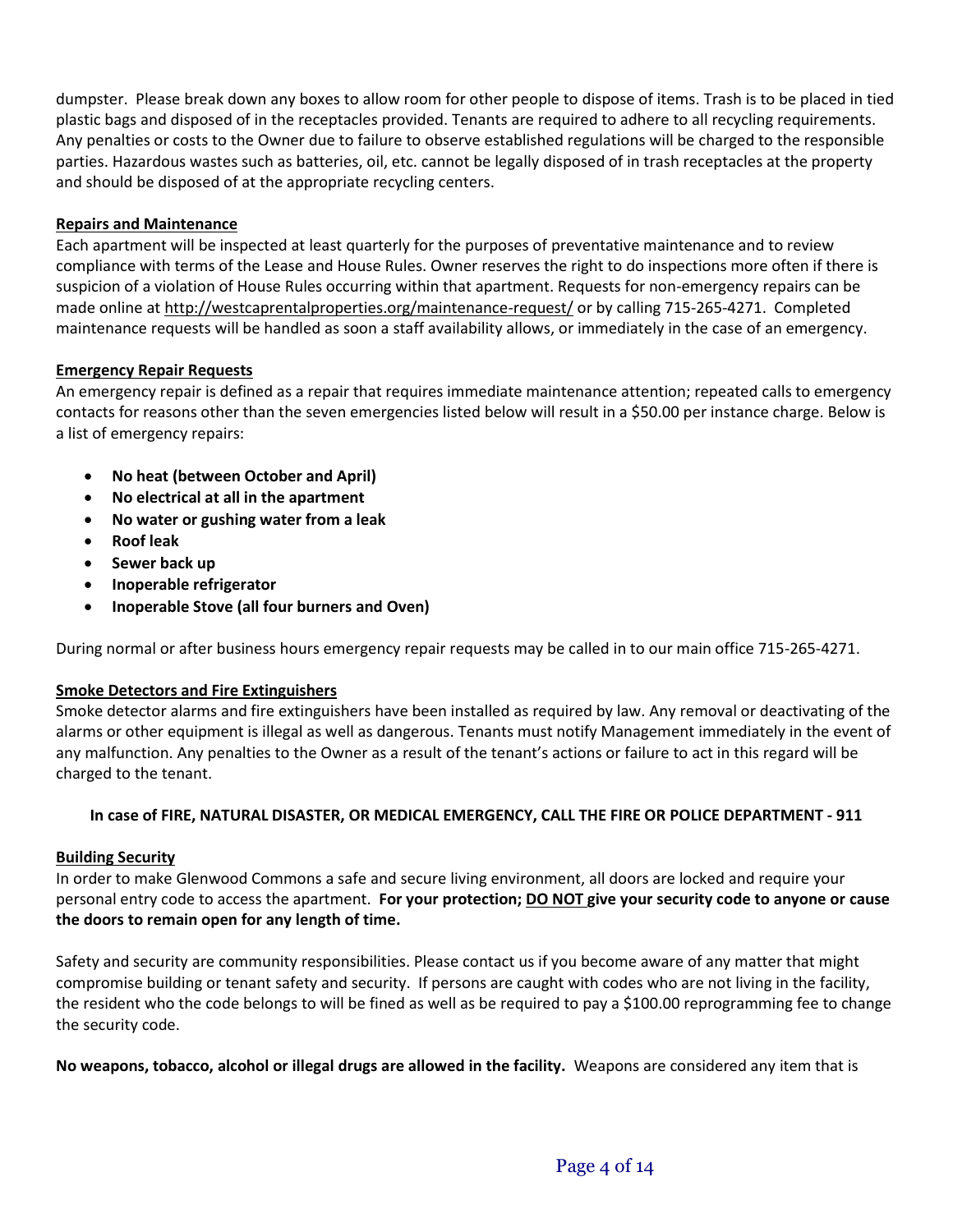designed to propel a projectile by use of air or other means including use of a limb. This includes, but is not limited to, the possession and use of knives, swords, martial arts weapons, air soft guns, nerf darts, and paintball guns.

## **Non-Smoking Facility**

Glenwood Commons is a **non-smoking facility**. Smoking is prohibited in your suites as well as all hallways or any other common area. Please smoke outside at least 25 feet away from the entrances. This rule is in effect 24 hours a day including times of inclement weather.

## **Window Screens**

Screens are in place for your safety as well as to keep pests out of your dorms. Screens should not be removed for any reason.

## **Alcohol Use**

Alcohol use, **regardless of age**, is prohibited in the facility and on the grounds of Glenwood Commons.

## **Insurance**

Glenwood Commons is not responsible for damage to personal property or possessions under any circumstances. We highly recommend that you purchase and maintain renter insurance. This can be an invaluable resource in the event of a catastrophe and resulting damage to your personal property.

## **General Occupancy Rules:**

- 1) The Tenant agrees to provide the Management their current telephone number, listed or unlisted within 7 days of connection or number change.
- 2) The Tenant is responsible for advising Management of any planned or unplanned absence of more than one-week duration.
- 3) **Overnight visitors, including family members, are not allowed.** The suites are designed for four individual students. No visitors are allowed in the building past 10:00 p.m.
- 4) No children are allowed to play in the common areas of the buildings. This includes hallways, stairs and laundry rooms.
- 5) Babysitting services cannot be performed in the building. If children are present, they must be accompanied by a non-resident adult at all times.
- 6) Apartments and associated facilities are intended for the use of the Tenants for residency purposes only. No Tenant may operate any business from the premises which would cause a burden on the apartment community's facilities or a disruption in the peaceful enjoyment of the other tenants. Including but not limited to, performing routine child-care services for non-resident children.
- 7) Tenants shall not obstruct or block in any manner the doorways, entries, halls, stairways or sidewalks, nor use the same for any purpose other than entry and exit to and from their respective apartments. A 48-inch wide space must be maintained at all times when passing between rooms and in hallways.
- 8) Candles, incense, or any other product and/or appliance designed to burn with an open flame or using heat to warm fragrance are strictly prohibited.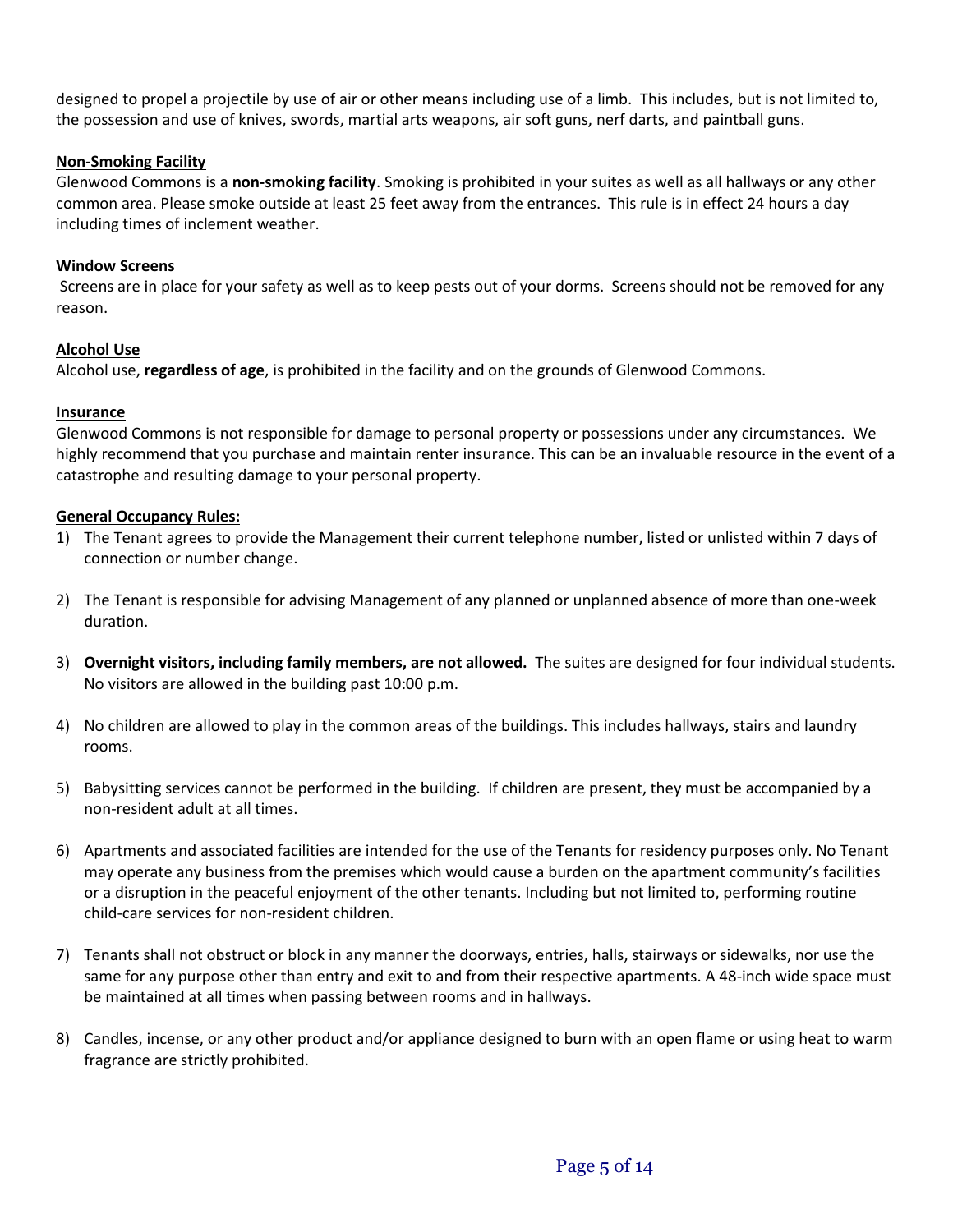- 9) Tenants shall not allow spikes, hooks, nails, screws, tacks or other objects to be driven into walls, ceilings, doors, or woodwork without the prior written consent. We recommend the use of 3-M Tack Strips or similar product that can be adhered and removed easily. No painting or wall papering are allowed.
- 10) No outside clotheslines may be installed, nor clothes dried outside balconies or patios.
- 11) Barbeque grills, which are a fire hazard, cannot be allowed on balconies. Grills must be kept at least ten feet from the building while in use to avoid heat damage to the building and must be returned to storage immediately after use and the grill has had enough time to cool down. Tenant will be held responsible for all damages.
- 12) Drapes hung by Tenant must be white-backed. In order to avoid damage to wall surfaces, any additional drapery hardware installed by a tenant must remain at the end of tenancy. Any damages to walls due to drapery hardware will be charged to the Tenant.
- 13) If there is required significant rehabilitation or renovation needed, or the apartment becomes uninhabitable, Management reserves the right to relocate the household and substitute an equivalent apartment for the remainder of the lease term or until unit is habitable.

## **Pets**

This complex **does not allow pets (Including visiting pets).** Service or emotional support animals are allowed with proper documentation. Management reserves the right to ask for the removal of a service or companion animal and/or evict a tenant if their animal is not well trained. Animals must be on a leash at all times when outside the resident's unit.

## **Other Tenant Prohibited Items:**

- Waterbeds
- Antennas No ham or radio antennas can be installed on the premises.
- Amplified or percussion instruments of any kind (e.g. guitars, karaoke machines, drum sets)
- TV/Satellite Dish The TV system is via cable. No individual antenna(s) or dishes are allowed.
- Flammable articles No flammable articles such as gasoline, kerosene, welding equipment, torches, candles, incense, or propane heaters shall be used or stored on the premises.

## **Falsification of Information**

Falsification on any leasing document is grounds for termination of tenancy. This may include but is not limited to; falsification of personal information or falsification of student status.

## **Snow Removal**

Tenants are required to move their vehicles to allow the removal of the snow in roadway and parking areas no later 8:00 AM. Tenant cooperation is needed in moving vehicles for snow removal. Tenant will be responsible for snow in and around area not cleared if vehicle was not moved. Snow not cleared will constitute a violation notice and tenant will be charged if hired labor has to remove the snow.

## **Vehicles and Parking**

All vehicles owned and operated by Tenants in the complex must be registered with Management. Any vehicle change must be reported to management within 24 hours of change. Inoperable or unlicensed vehicles are not allowed in the parking areas and will be towed away at the Tenants expense.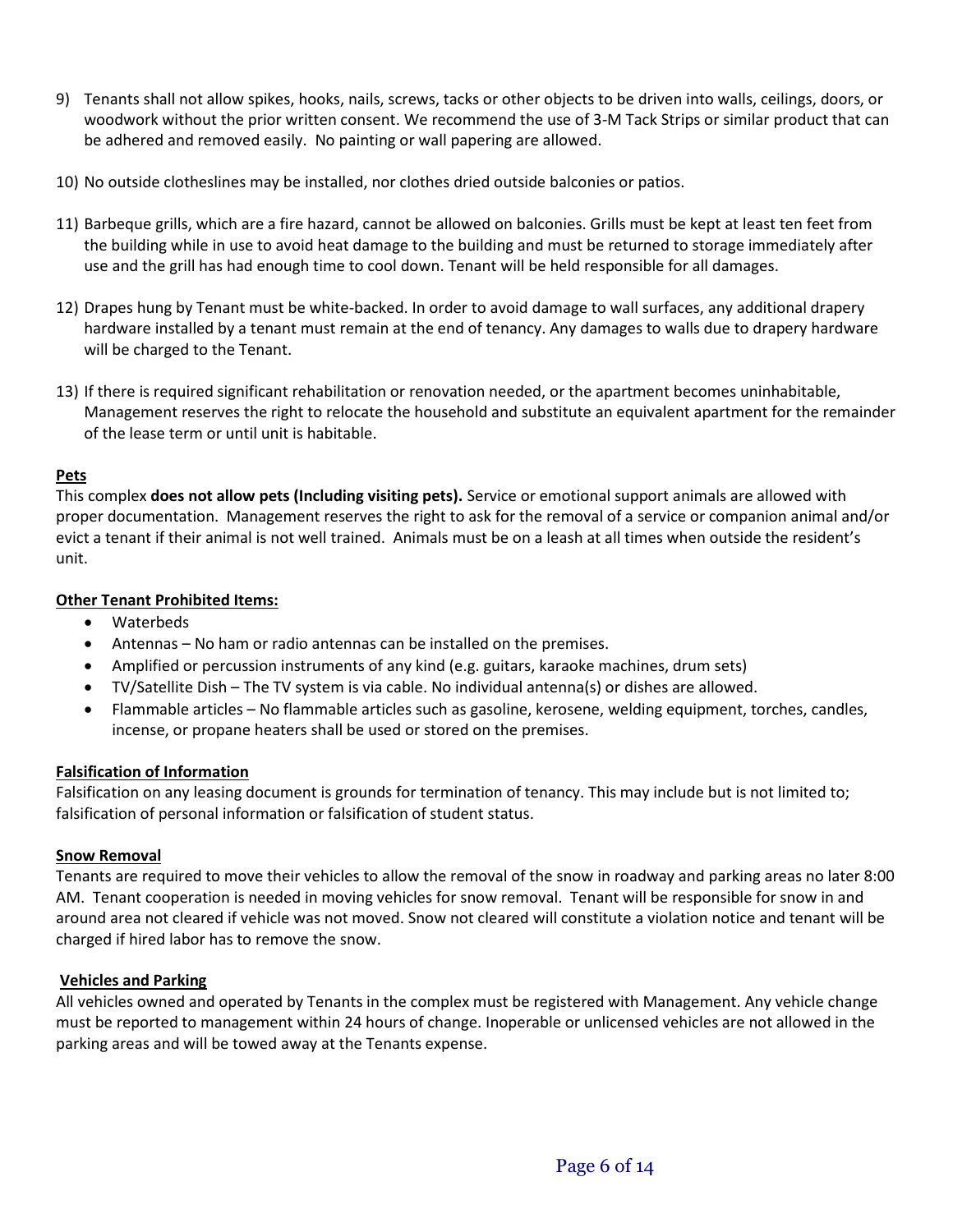No Tenant may use the premises to dismantle, do automobile repair, or change the oil. No storage of an unused, unlicensed, or inoperable car can be permitted due to shortage of parking spaces.

No trailers, boats, campers, four-wheelers, or any other recreation items meant to be pulled behind a vehicle are allowed on the property with the exception of required equipment to move-in and move-out of the facility during designated times.

Parking spaces are intended for Tenants use only. Only 1 operable and licensed vehicle per tenant will be allowed per unit. All spaces are unassigned except for those spaces for Accessibility Units. Visitors will park in designated visitor parking areas, where provided, otherwise on the city street.

Absolutely no parking or driving is allowed on the grass areas.

## ROOMATE AND SAFETY INFORMATION

When a student fills out their Housing Application, they have the opportunity to select a roommate(s) they would like to live with. West CAP housing staff tries to put students who choose each other for roommates together. When it comes to open spaces, every effort will be made to put students in the rooming situation they choose. Unfortunately, when space starts to become limited, we may not be able to give students one of their top choices.

When conflicts occur between roommates, students are encouraged to resolve their disagreements themselves. If unable to reach an agreement, students are encouraged to contact a housing staff member to obtain assistance in resolving their differences. Housing staff are trained in roommate mediation techniques and will act as a mediator to work with the roommates through a Roommate Agreement that addresses the concerns of each person. Roommate Agreements require the residents to sign the agreement and abide by the terms of the said agreement. When roommates are unwilling to abide by the terms of a Roommate Agreement, when they are unwilling to enter into this mediation process, or pose a threat to the roommate, the housing staff reserves the right to require new room assignments, and/or institute disciplinary procedures, and/or terminate tenancy with no refund.

If you're like many students, college will be the first time you share your living space with someone other than family. This new experience can be both fun and challenging. Sharing a space can help you develop new skills and friends.

## **The Benefits and the Challenges**

Here are some of the things you can expect:

- Company: Your roommate is new to college too, so you can learn how to navigate campus life together.
- Support: It's nice to have someone who can wake you when you sleep through your alarm or bring you soup when you're sick.
- New perspectives: Your roommate might introduce you to a different culture or new points of view.
- Shared activities and interests: You may have a roommate who likes to do the same things as you.
- Lack of privacy: You may not have the privacy you're used to and may have to seek out places like the library to get it.
- Lifestyle differences: If your roommate's habits, personality or schedule are very different from yours, it can be hard to adjust to living together.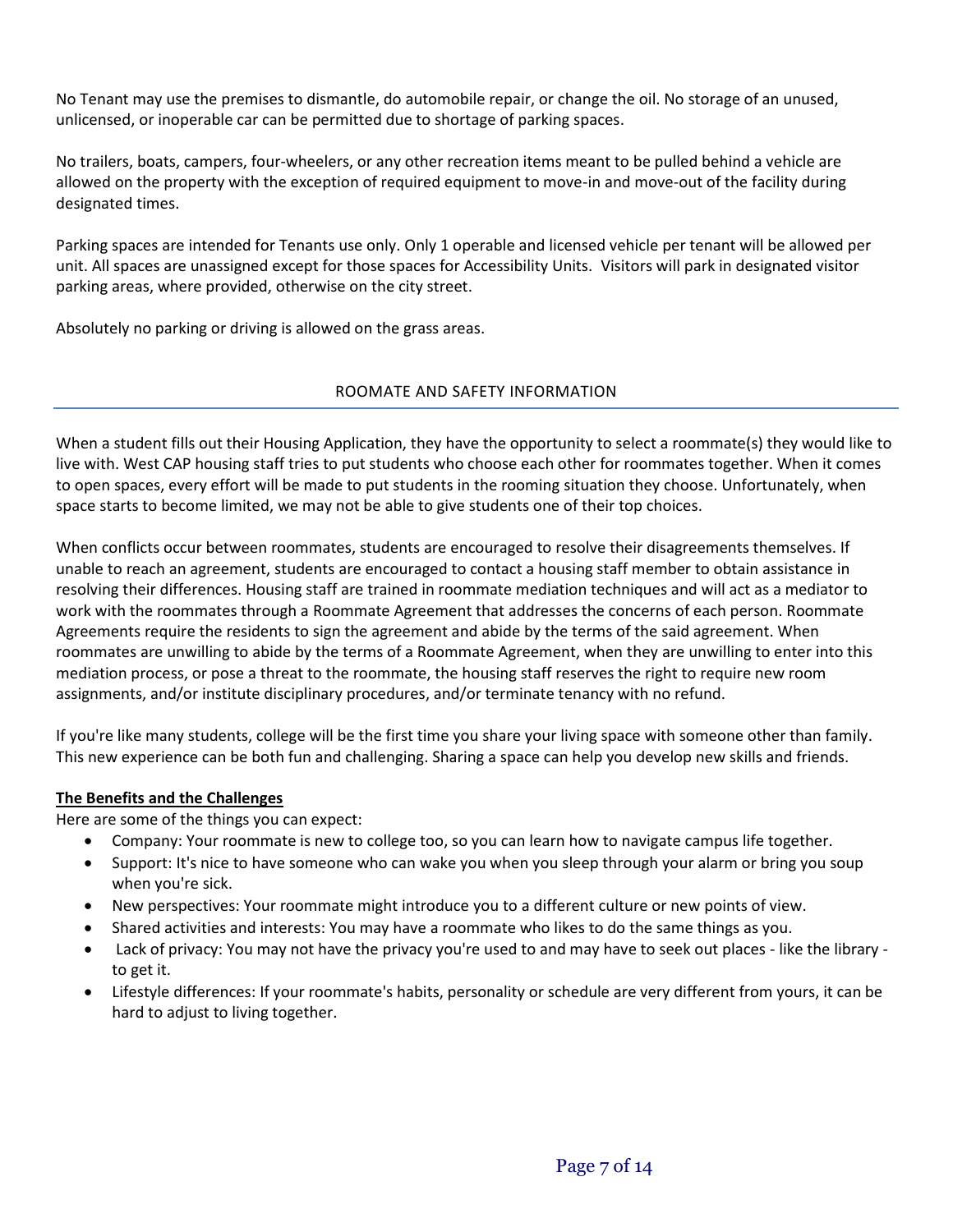# **4 C'S OF LIVING WITH A ROOMMATE**

It will take some time to get to know your roommate and learn about them. It's likely, as in all roommate relationships, there will be some aspects that both of you will need to explore more.

## **Culture**

One of the best parts about living with a roommate is learning about a new person that most likely has a different culture than yours. Culture is defined as different behaviors and beliefs characteristic to different social, ethnic, or age groups. Simply put, it is the way people live their lives and interact with others. You will find different cultures everywhere. Take time to sit down and talk a bit about each person's background and culture. Try to keep an open mind and embrace each other's differences.

## **Communication**

The best advice we can provide for a successful roommate experience is to have good communication. Talk with each other frequently. If you have a question or don't like something your roommate is doing, talk to them about it. If you and your roommate are not able to come to an agreement or compromise, ask your Resident Advisor to help you navigate the issue.

## **Community**

Work to build community with your new roommate. As you discover things at college or in the community, share them with your roommate. Invite them to a campus club you started attending, or to meet other friends you know or have made on campus.

### **Camaraderie**

Make sure to schedule time in your week to connect with your roommate. Explore campus or the city or do an activity together that you both like. Show them you care. If you need help discussing something with your roommate, take advantage of the resources your college provides. Talking to your Resident Advisor is a good starting point. Here are some other tips for maintaining a good relationship with your roommate.

## *Other Helpful Tips*

**Touch base now.** Once you have received a name, and possibly a phone number and email address, you can – and should – contact your new roommate and introduce yourself. Exchanging information like which one of you will bring a coffee maker or who has a TV will go a long way in not only preparing you in a practical sense for sharing what will likely be a tiny space with a stranger, but it will help break the ice for the first face-to-face meeting. If you can friend each other on Facebook or find one another on Twitter or some other social networking site, you can also see whether you two share any mutual contacts or common interests which can provide a good conversation starter and launching point for what will hopefully be a successful roommate relationship.

**Don't make rules, negotiate your living environment and respect it**: A strategy that worked for Alicia, a college freshman, was coming to an agreement with her roommate early in the year that set the boundaries for how they would live together. For example, she and her roommate agreed that if one of them is trying to study, the other won't blare music or will record TV shows to watch later. After you agree on guidelines, respect them.

**Compromise**: You and your roommate won't agree on everything, so you'll both have to make some compromises. For instance, if one of you is messy and the other likes things neat, the untidy one should keep the shared areas of the room clean. And the neat one should overlook untidiness in the roommate's area. Invest in a good set of headphones to wear when you want to listen to music while other roommates study or sleep.

**Show courtesy**: If you behave politely to your roommate, your roommate is likely to follow your lead. Wish your roommate luck on an exam. Ask if you can pick up something while you're running errands. As Axel, a college freshman, says, "When you have to deal with someone every day, it's important to stay on good terms." His advice is to try to make your roommate happy that he or she wound up with you.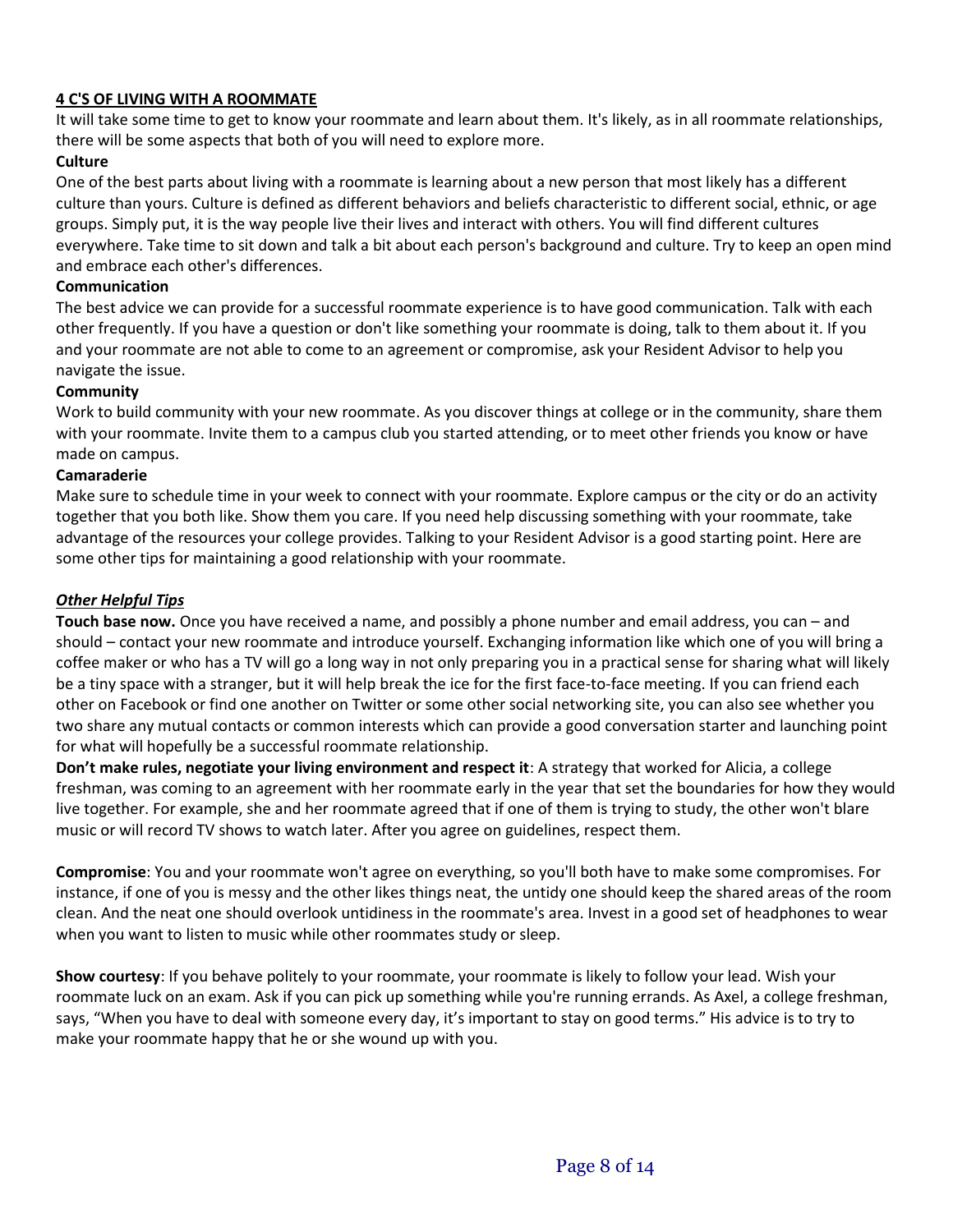**Save sexy times for when your roommate's not home:** You know what's awkward? Hearing – or worse, seeing – your roommate having sex. Be respectful of your roommate's privacy and enjoyment of their unit. Learn each other's schedules and plan your private time when the other will be gone, and utilize other places, like your partner's room/apartment.

**Create some "Roomie" rituals:** Back when I was a freshman, my roommate, who had a car, invited me along to get Chinese take-out with her late one night. Never one to turn down a pile of greasy rice with a side of egg rolls, I took her up on her offer. We brought our Cashew Chicken back to our room, turned on Letterman, and just like that, a tradition was born. Chinese food and Letterman became our ritual once or twice a week for the next eight months. It's probably best to let your own roommate ritual develop organically like ours did. It will start with a fun shared experience and become a tradition when you repeat that experience – either purposefully or by accident – at least three times.

**Focus on behavior, not personality:** Your roommate is going to annoy you, this is a given. Even if you're lucky and the two of you hit it off and become best friends forever, they are still going to annoy you from time to time. Maybe they're a slob or talks on the phone all the time or spends an entire Saturday watching "Real Housewives" marathons. You should definitely be assertive and talk to them about these issues, but instead of framing the issues as defining personality quirks (i.e. "You're a slob!" or "You have terrible taste in TV,"), focus on the behavior, how it affects you, and present a polite request to modify said behavior (i.e. "You've been leaving your dirty laundry in piles on the floor lately and since we have to share such limited space, it's been making me a little anxious. Would you mind putting your laundry in the hamper in the corner?"). And if the thought of being assertive fills you with dread, soften the request with a peace offering like… some Chinese takeout. I'm telling you: greasy rice and a side of egg rolls can do wonders for roommate relations.

Living harmoniously with someone requires communicating, compromising and respecting differences. And mastering these life skills may be the most valuable lessons you'll learn outside the classroom. As Jessica, a college sophomore, puts it, sharing a space can make you "a new and more open person, and you learn about yourself in the process."

# **SAFETY:**

## **Walking on Campus**

- Always be aware of what is going on around you.
- Stay alert to your surroundings.
- Walk with confidence. Hold your head up and shoulders straight.
- At night, stick to well lit, populated areas and walk with another person. Avoid walking alone or in isolated areas.
- Take special precautions in parking lots, stairwells, elevators, bathrooms, and dark areas with shrubbery. Studies show that many assaults by strangers occur in these places.
- If you suspect that you are being followed, go to a place where there are other people as soon as possible. If you choose to run, run as fast as you are able and scream to attract attention or summon help.
- Follow your gut instincts. If you sense that you may be at risk or in danger, try to get out of the situation. For example, if you see a suspicious looking person or someone who makes you feel uncomfortable in a parking lot, leave the area. Report your suspicions to the authorities.

## **In Student Housing**

- Lock your door at all times, even if you leave your apartment for just a few minutes.
- Do not prop security doors open, this is prohibited for building safety.
- Do not let anyone enter without a key, no matter how presentable their appearance or how plausible their request seems. Simply tell them, "I would like to help you out, but we are very concerned about security in this residence," and direct them to Housing Staff.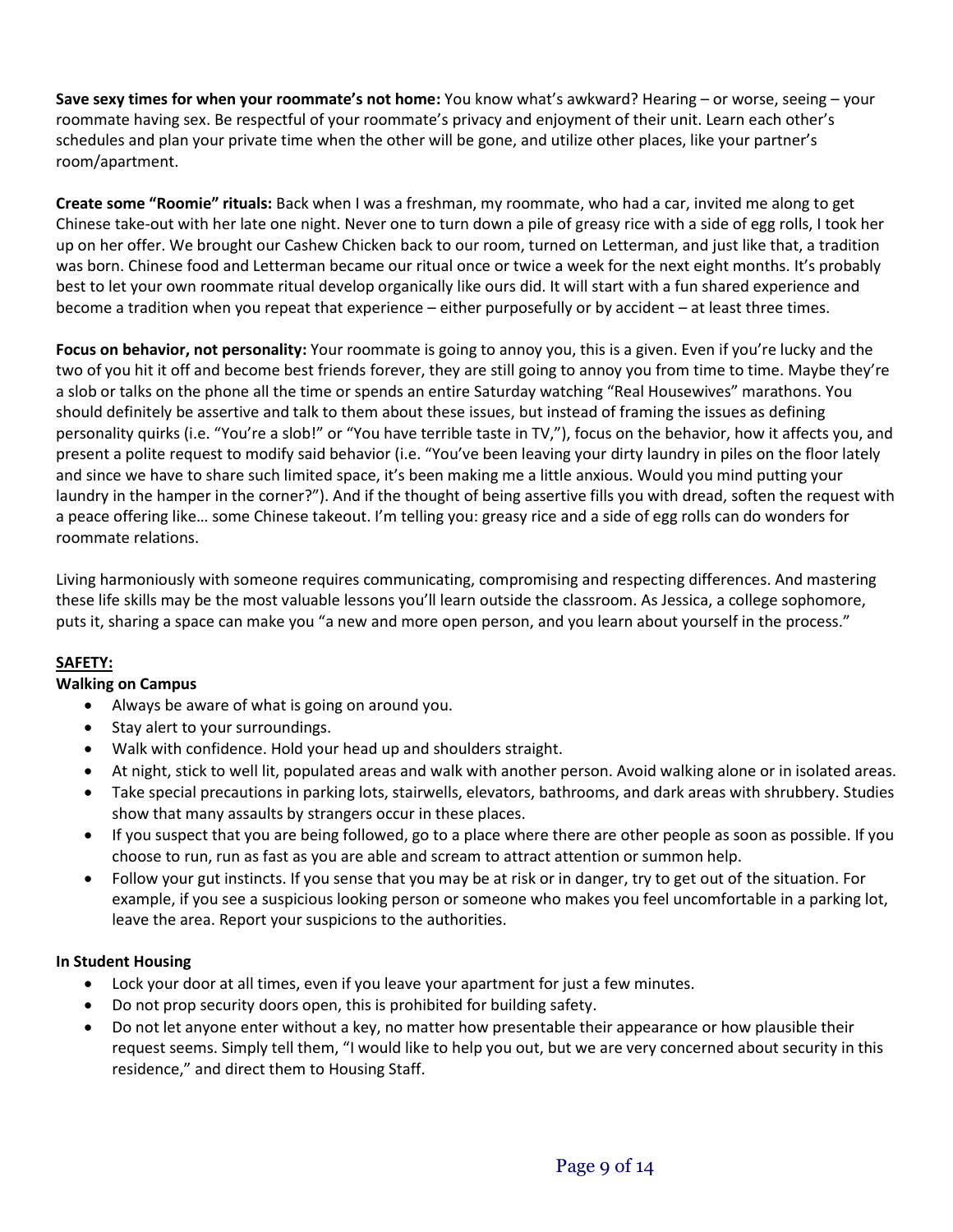• Be especially aware of security during vacation periods when there are fewer people on campus.

# PAYMENT OF RENT & FEES

## **Payment of Rent & Fees**

Rent is due the 1<sup>st</sup> day of the month if not prepaid by semester. Rent payment can be mailed to: West CAP, 525 2<sup>nd</sup> Street, PO Box 308, Glenwood City, WI 54013, Attn: Glenwood Commons. Be sure to put your name and room number on the check.

## **Fees in Addition to Rent:**

- 1) Any check returned by bank for Non-Sufficient Funds will be considered non-payment of rent and assessed late charges accordingly. NSF checks must be replaced with a money order within 24 hours of notification. The replacement payment must include an amount of the original check plus a \$35.00 NSF collection charge and all applicable late charges per # 2 below. After two NSF incidents, Tenant will be required to pay rent by money order only.
- 2) Tenants not paying rent by the first day of each month will be deemed as "late". "Late Rents" not received on or before the fifth by 5:00 PM will be assessed a \$50.00 late charge.
- 3) A \$25.00 charge will be made for replacement of each lost key during tenancy. Recurring lockout service calls will be charged at \$50.00. Due to the nature of the touch-pad entry system, it is not recommended that you call a locksmith for lock-outs. Tenant agrees to obtain whatever insurance tenant deems necessary to protect personal possessions. The Owner is not responsible for any property of the Tenant including loss or damages to vehicles. Water filled furniture is not allowed as a water leak can cause major damage to a multi-story complex.
- 5) Should a legal action result in a judgment in favor of the Owner, legal fees and court costs can be collected from the Tenant pursuant to a Court Order under State Statutes. West CAP contracts with various collection agencies. Accounts 30 days past due or that do not have acceptable payment arrangements will be referred to collections for further action.
- 6) Any household activating a false fire alarm at a pull station will be fined \$200.00 or the fire department false alarm fee. Tampering with fire safety equipment such as fire extinguishers, smoke alarms, etc. is a criminal offense and will not be tolerated. This includes the removal of the fire extinguisher from its designated location. Please report any abuse to management.
- 8) Tenant shall pay within 30 days of billing for repairs and other expenses incurred by Owner (including loss of rent) required as a result of any negligent acts of Tenant, Tenant's family, or guests.

## MOVING OUT

## **Checkout Procedure**

Residents must be present to check out of their rooms. It's important that you and your roommates work together on cleaning the apartment. Since you and your roommates will likely checkout at different times, **please work together to make sure the common areas are clean and ready for inspection at the earliest date scheduled for checkout by a**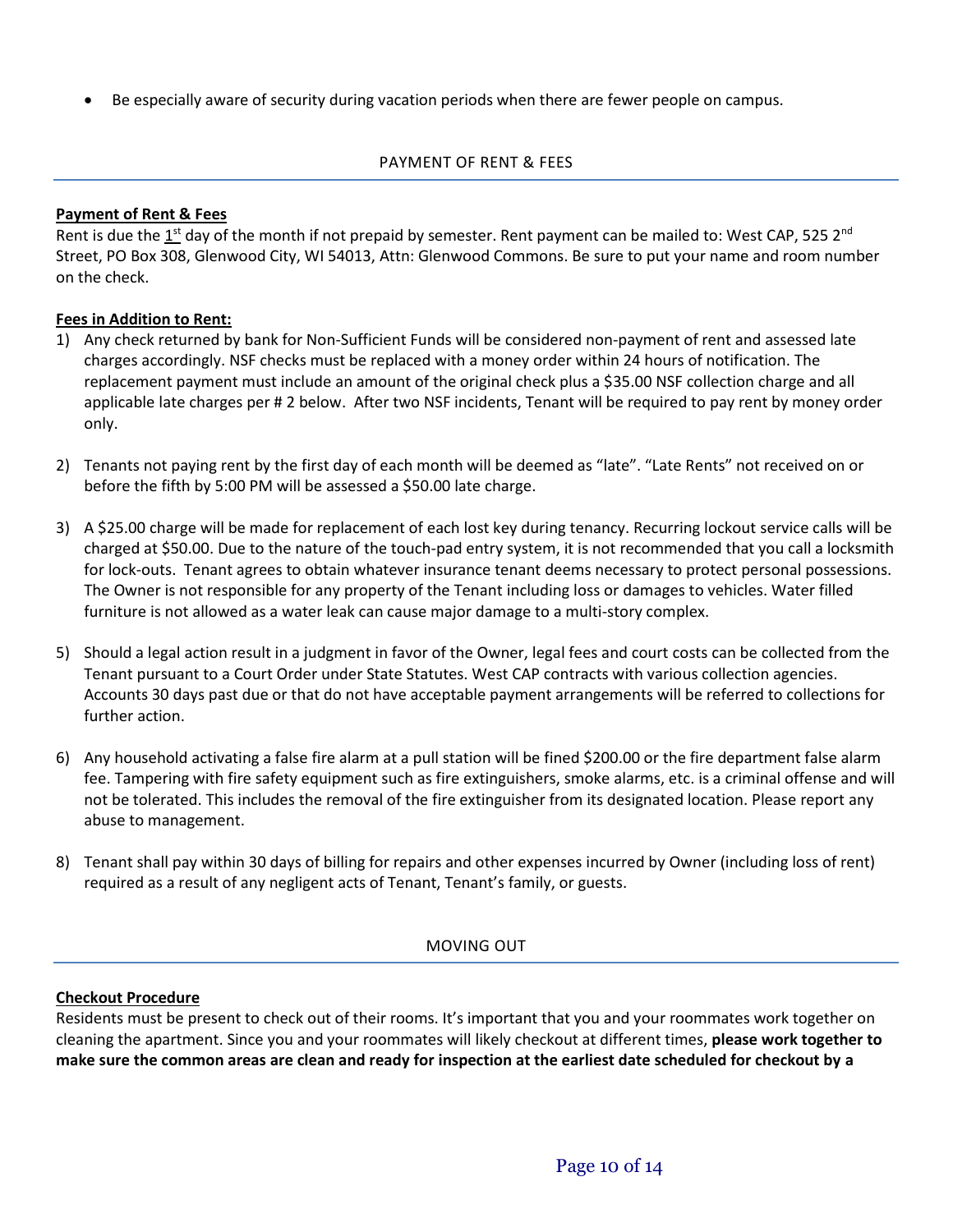### **roommate**.

Residents must schedule an appointment with the Site Manager at least 48 hours prior to departure. You may request an appointment by calling 715-977-2510. Management reserves the right to change or alter appointments due to the unavailability of staff. We will do our best to accommodate the appointment whenever possible.

**You must have all your belongings removed from your room and all the common areas must be cleaned and ready for** 

**inspection at the time of your checkout.** If the Tenant leaves any personal property on the premises after vacating, Management shall have the right to dispose of such property without liability immediately after tenant vacates. All checkouts must be complete by the posted deadline, and the room key must be returned to the Resident Assistant when checkout is completed.

### **Preparing for Move Out**

Upon departure, the Tenant shall be responsible for leaving the apartment thoroughly cleaned and in good repair. If any of the following tasks are performed by hired labor the resulting charges shall be deducted from the Tenant's security deposit: cleaning floors, cleaning of walls, refrigerator, range, sink, bathroom areas, removal of articles left in the apartment, repair damage to finished surfaces of walls, doors, and appliances, and removal of trash. See attached schedule of charges and hourly rates.

## **Cleaning Checklist**

This checklist states your responsibilities in the unit prior to vacating. All tenants will receive this list when they give the resident manager their 30-day notice to vacate. In order for you to receive a refund of your security deposit, you must be sure that each of the following items is taken care of.

### **KITCHEN:**

Refrigerator is to be pulled out and walls, cabinet and floor is to be cleaned. Wash out interior of refrigerator and freezer, and then wipe them dry. Clean the drip tray below the unit, also the top, front and sides of the refrigerator. Do not shut off the refrigerator. Turn to the lowest setting and close door.

Range top and sides and walls around the range must be cleaned. Also, burner rings, drip pans, and surface below burner, over racks, and broiling pans are thoroughly cleaned. Clean stove hood outside and underneath, the fan screen, and light shield with soapy water.

Cabinets wiped out with soapy water and dried. Vacuum top of upper cabinets.

Garbage disposals should be cleaned by grinding 6 ice cubes and then follow with baking soda as directed on the box.

#### **BATHROOM:**

Clean with a non-abrasive disinfectant the tub and walls (make sure all rings are removed), sink, and toilet inside and out. Clean the outside of bath fan, mirrors, vanity top and inside and outside of medicine cabinet. Make sure that pipes below the cabinets and all cabinet areas are wiped clean with disinfectant.

Use proper drain cleaner in tub and sink drains.

#### **ALL ROOMS:**

• Wash walls and ceilings after sweeping down cobwebs. CHECK WITH MANAGER TO VERIFY YOUR UNIT HAS WASHABLE PAINTED SURFACES.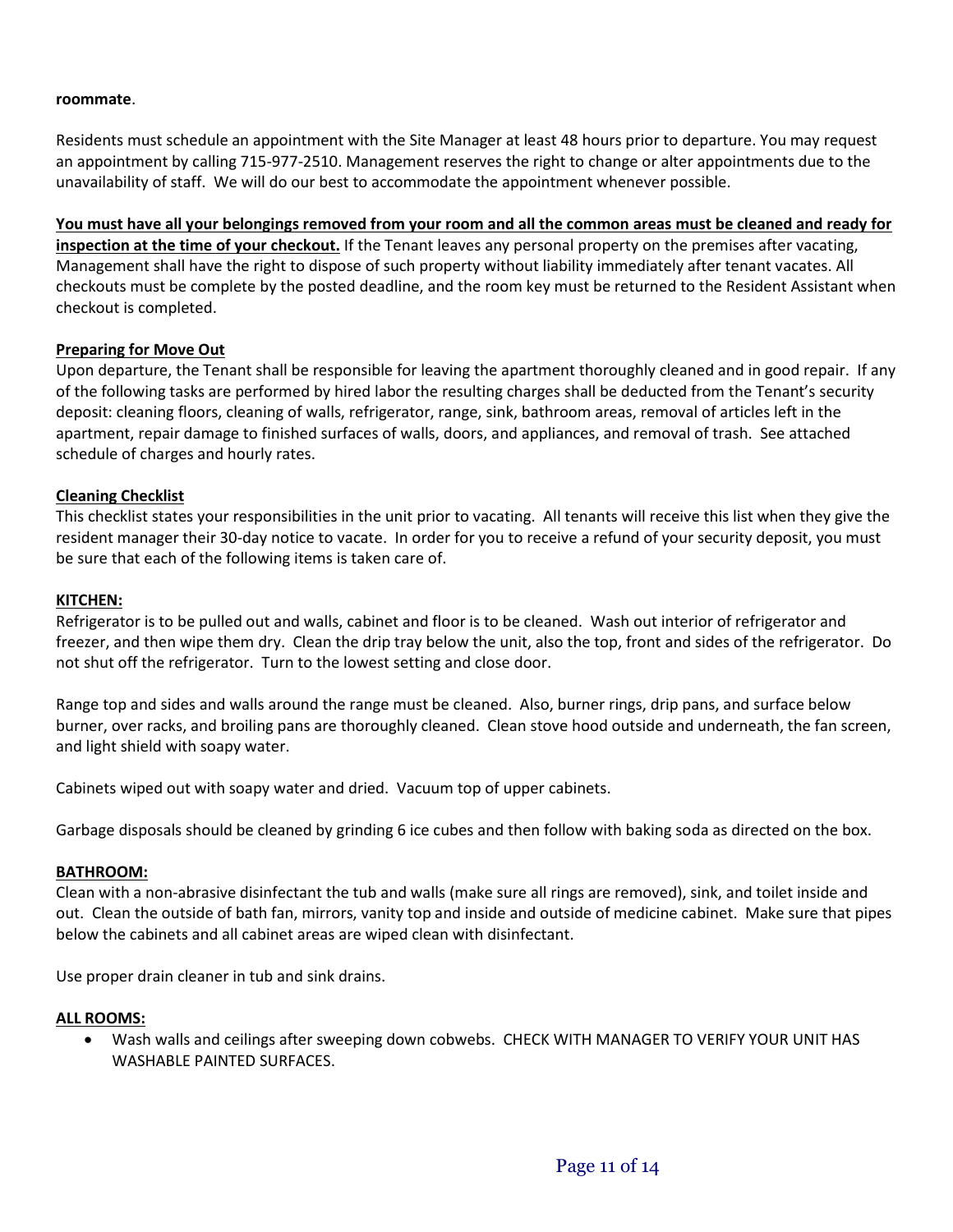- All baseboard heaters are blown out and vacuumed, then wiped off.
- Wipe off curtain rods and/or blinds, plug and light plates, woodwork, and doors on both sides.
- Remove and wash all windows, vacuum screens, and tracks and replace windows.
- Wash all light globes and fixtures and smoke detector covers.
- Wipe off all closet shelves.
- Scrub floors that are not carpeted. Vacuum all carpeting including the closets and stairways.
- Large items placed at dumpster at time of move-out that require an extra pick-up will be tenant chargeable expenses.

NOTE: Tenants may correct items needing repair or replacement, for example, torn screens, broken glass, and charred reflector pans. If tenant does not repair or replace items prior to vacating, they will be charged.

## **Fee & Fines**

**If any rules are broken contained within this handbook you will be subject to the fines/fee schedules listed as well as any other police or school fine levied by those entities.**

Electronic Code Change Fee

| 1st offense | \$100.00 |
|-------------|----------|
| 2nd offense | \$150.00 |
| 3rd offense | Eviction |

#### Underage Drinking, possession of alcohol, illegal drug use or possession

| 1st offense | \$100.00 |
|-------------|----------|
| 2nd offense | \$150.00 |
| 3rd offense | Eviction |

### Violation of quiet hours 1st offense

| 1st offense | \$100.00 |
|-------------|----------|
| 2nd Offense | \$150.00 |
| 3rd offense | Eviction |

#### Damage to property or contents of building

1st offense Cost to repair/replace damaged items 2nd offense Eviction

## Apartment cited for housekeeping

| 1st offense | \$100.00 fine per resident                                                       |
|-------------|----------------------------------------------------------------------------------|
|             | 24-hour warning & re-inspection                                                  |
| 2nd offense | \$150.00 fine per resident                                                       |
|             | Cleaning will be performed by professional cleaning service at tenant's expense. |
| 3rd offense | Eviction of all tenants                                                          |

#### Bedroom cited for housekeeping

| 1st offense | \$100.00 fine                   |
|-------------|---------------------------------|
|             | 24-hour warning & re-inspection |
| 2nd offense | \$150.00 fine                   |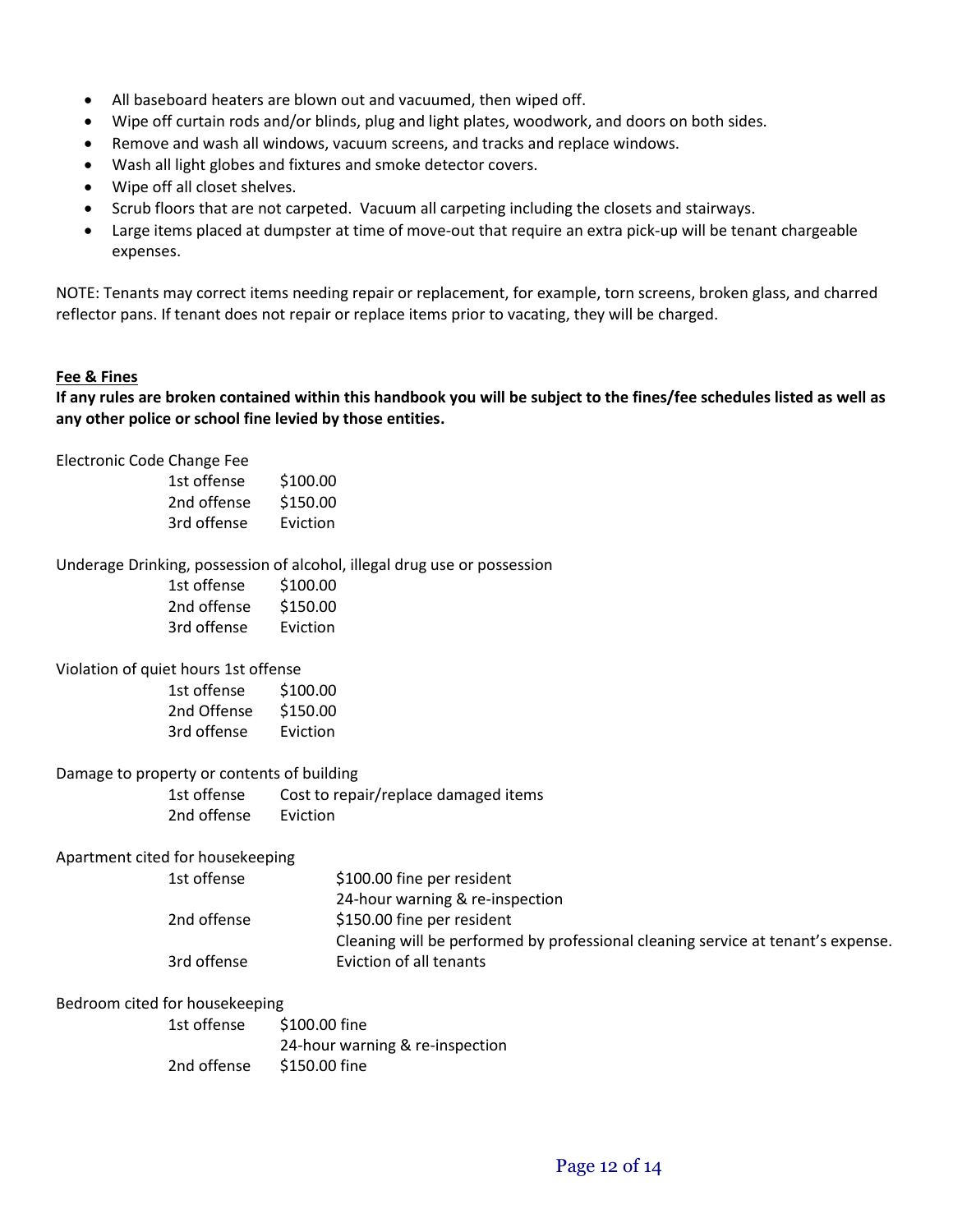# Cleaning will be performed by professional cleaning service at tenant's expense. 3rd Offense Eviction

#### **REPAIR AND REPLACEMENT PRICES**

If the tenant is responsible for any of the following items that need to be repaired or replaced, beyond normal wear and tear, during or after tenancy, the following schedule of charges will apply. Where actual costs are higher than the amounts listed below, the invoiced amount will be charged. This list is not intended to be all-inclusive. Expenses not listed below will be billed as invoiced.

| <b>CARPENTRY</b>                                                                                                      |                     |
|-----------------------------------------------------------------------------------------------------------------------|---------------------|
| Screen replacement                                                                                                    | \$30.00             |
| Screen and frame replacement                                                                                          | \$50.00             |
| Interior/exterior door repair/replacement                                                                             | as invoiced         |
| LOCKS, KEYS, MAILBOXES                                                                                                |                     |
| Lock replacement due to non-returned keys                                                                             | \$55.00 each*       |
| Door keys - picked up at the office                                                                                   | \$5.00 each*        |
| Replace mailbox lock                                                                                                  | \$20.00             |
| <b>ELECTRICAL</b>                                                                                                     |                     |
| Outlet & switch plate covers                                                                                          | \$2.00**            |
| Light bulbs                                                                                                           | \$2.00**            |
| Smoke detector                                                                                                        | \$40.00 each*       |
| Light fixture repair/ replacement                                                                                     | as invoiced         |
| <b>FURNISHINGS</b>                                                                                                    |                     |
| Burns, tears, stains and holes in carpeting, walls, fixtures and countertops                                          | \$20.00 each        |
| Replacement and/or repair cleaning of curtains, blinds or shades                                                      | as invoiced         |
| Damaged tile flooring (per scratch, dent or chip)                                                                     | \$20.00 each        |
| Excessive nail holes/tears in walls (more than 5 per wall)                                                            | \$2.00/hole         |
| Damage to appliances (per scratch, dent, chip or burn marks)                                                          | \$10.00 each        |
| Nail or screw holes in doors or trim                                                                                  | \$10.00 each        |
| Replace burner pans                                                                                                   | \$3.00 each*        |
| PLUMBING                                                                                                              |                     |
| Toilet seat                                                                                                           | \$20.00**           |
| Towel bar (metal)                                                                                                     | \$10.00*            |
| Sink strainer/stopper                                                                                                 | \$5.00 each         |
| Disinfecting bathroom                                                                                                 | \$35.00             |
| Fee to wash Shower Curtain if not done by tenants                                                                     | \$15.00             |
| Strip and wax kitchen & bathroom floors                                                                               | $$135.00 - $150.00$ |
| Other damage assessments and charges will be noted and invoiced on the move-out inspection report and/or attachments. |                     |
| <b>LABOR CHARGES</b>                                                                                                  |                     |

| LADUN CHANGES                                   |              |
|-------------------------------------------------|--------------|
| General cleaning                                | \$20.00/hour |
| General maintenance                             | \$20.00/hour |
| Painting                                        |              |
| Dorm room only                                  | \$175.00     |
| Paint Common Area (split between all roommates) | \$500.00     |
| Strip/re-wax tile due to excessive damage       |              |
| Dorm Room Only                                  | \$150.00     |
| Common Area (split between all roommates)       | \$200.00     |
|                                                 |              |